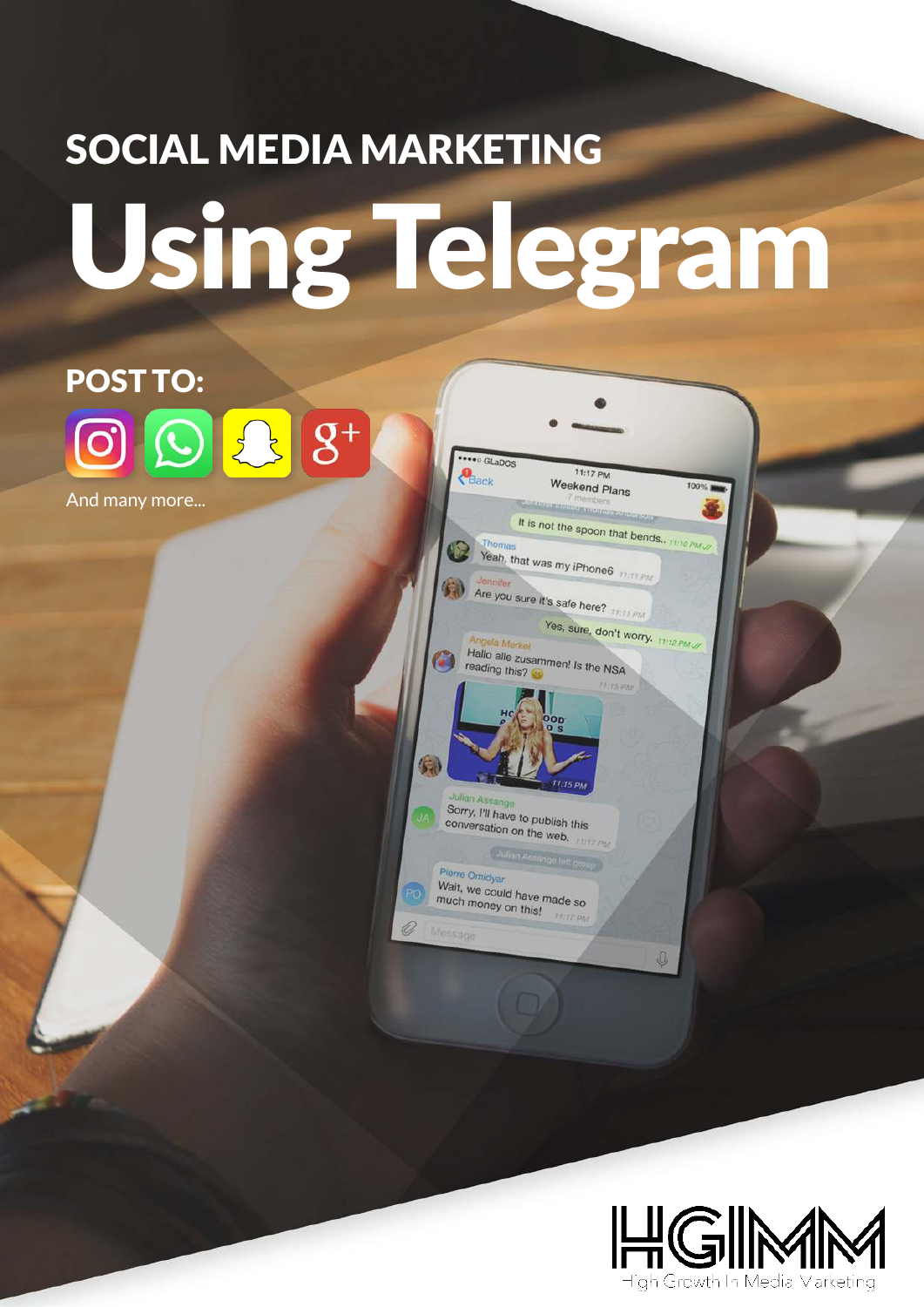## **What's in this guide?**



- Scheduling images to Telegram.
- How to share your images to other apps like Instagram, Snapchat, WhatsApp and Google+.
- What is a Telegram bot?
- Using Telegram bots to access images from the dashboard, a collection of motivational quotes and much more.

#### (i) Note

These instructions are intended to be used with Telegram's mobile apps and may not work with their desktop apps.

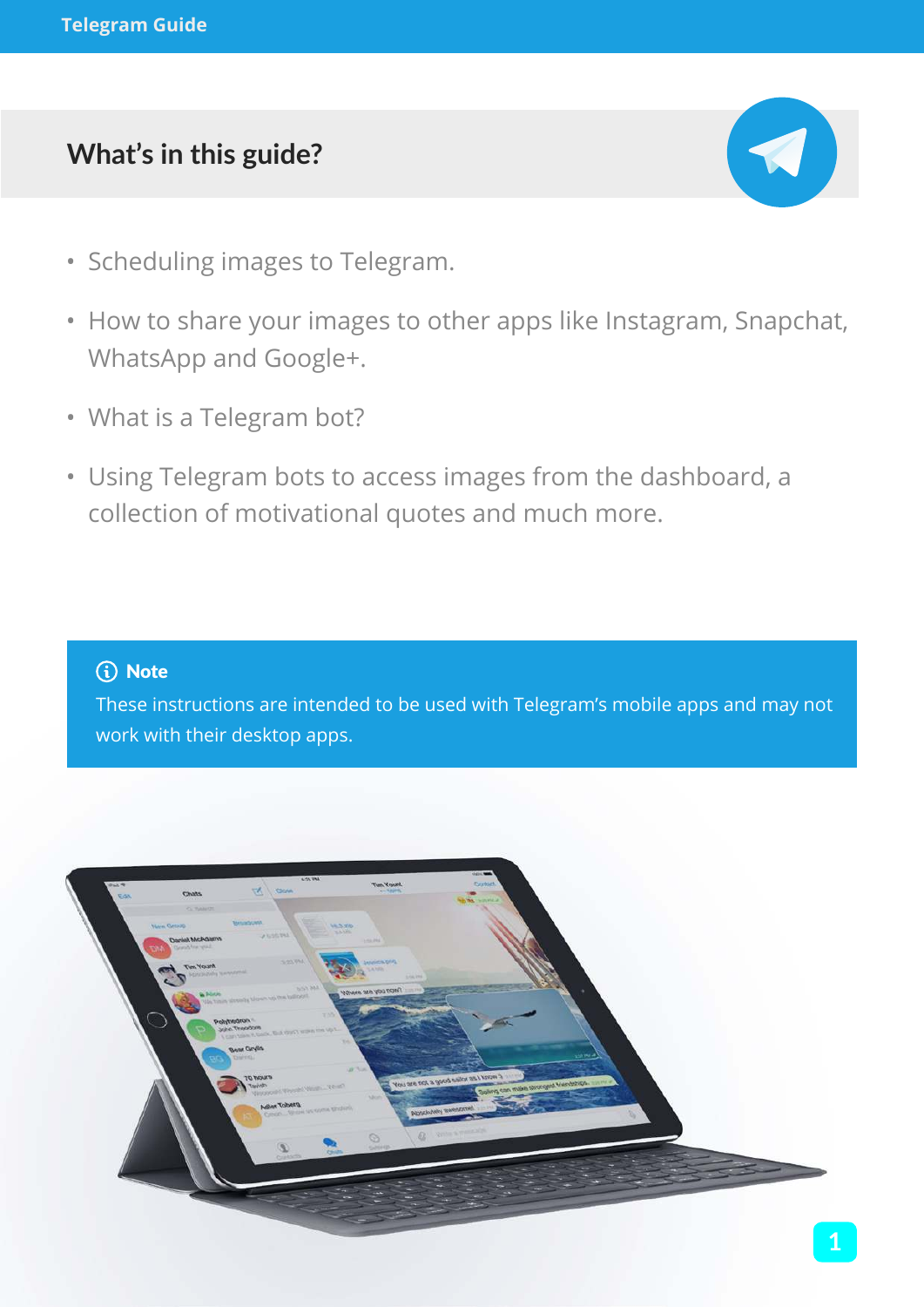## **Scheduling images to Telegram**



Scheduling images to your Telegram account from the dashboard works the same as scheduling to any other social account. Simply select your Telegram account when creating your post in the scheduler and either post it straight away or schedule it for later.

When the image is sent to your Telegram account it will appear in the 'sendabot' chat you used when connecting your account. From there you can share the image to other chats or more importantly other apps such as Instagram, WhatsApp, Snapchat, Google+ etc.

#### *Top Tip*

*If you have Telegram notifications enabled on your smart phone then you will receive a notification when the post has been sent from the dashboard.*

#### (i) Note

If the 'sendabot' chat on your Telegram account is deleted, scheduled messages will not get posted.

## **How to share from Telegram to other apps**



## **Quick share instructions**

Once you've shared your image to Telegram, you can click on it to be shown the full-screen image. Then click on the share icon, this will allow you to post it to different apps you have installed such as WhatsApp, Instagram, Snapchat, Google+ etc.

If you would like more details instructions please see the following page, which describes the sharing process in a more detailed way and also for different phone makes.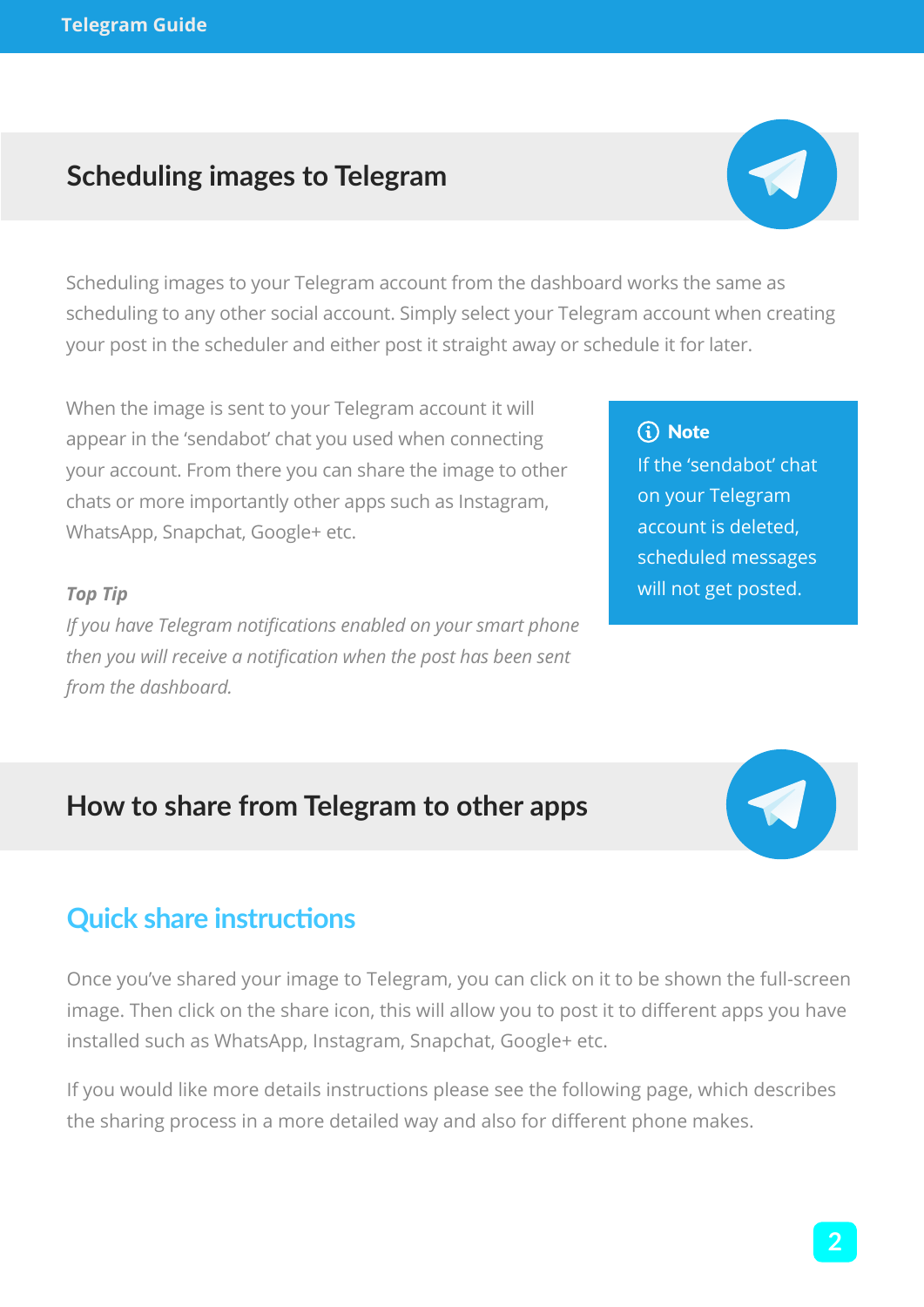## **Detailed share instructions (Instagram example)**

Once you've shared your image to Telegram, as described on the page above, you can now share it to other apps. We will use Instagram for this example, however the process is similar for most apps.

In the Telegram app, open the chat screen that contains the image you would like to share and follow the instructions below:

#### **Android**

- Tap on the image
- Tap the share icon (bottom right corner).
- Select the app that you want to share with, in this case Instagram
- The image will now open in Instagram for you to post as normal

#### **IOS**

- Tap on the image
- Tap the share icon  $\int^T$ (bottom left corner).
- On the pop-up menu tap the share icon  $\int_{1}^{\infty}$  again (now in the top right).
- In the list of apps select "Import with Instagram"
- The image will now open in Instagram for you to post as normal

#### **Windows Phone**

- Tap on the image
- Tap the menu icon ••• (bottom right corner).
- Tap on 'Share...'
- Select the app to share with it, in this case Instagram
- The image will now open in Instagram, for you to post as normal

## $(i)$  Tip

If there is a message along with your image, you can also share this at the same time by copying the text in Telegram and pasting it in the "Caption" box in Instagram.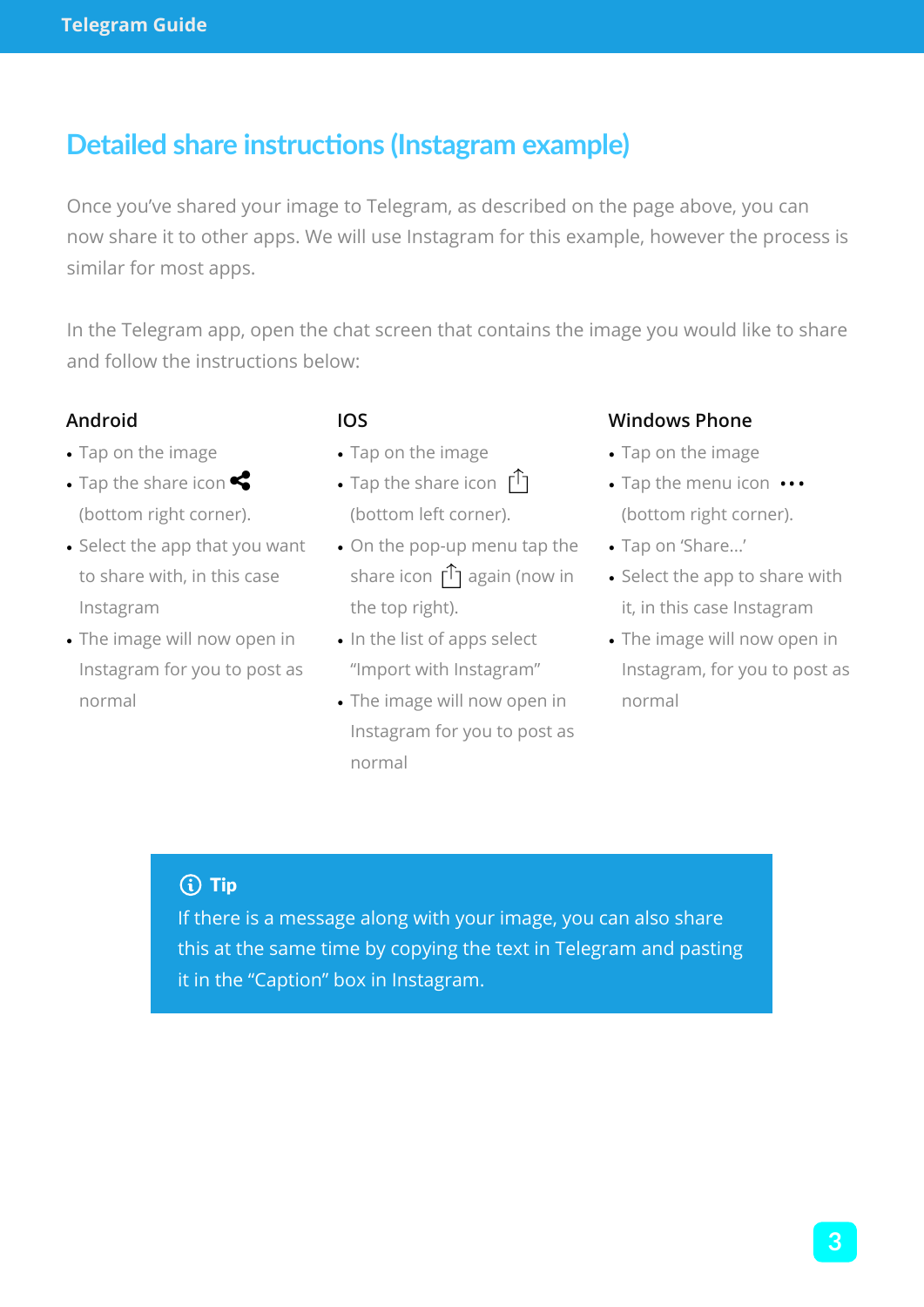## **What is a Telegram bot**

#### **First things first, what is a Telegram bot?**

Later in this guide you'll come across the mention of a 'bot' and '@sendabot', but what are these? Bots in Telegram are small programs which allow the Telegram app to connect to other platforms to send and receive items between them. The @sendabot is a way of accessing that bot's actions from within a chat.

The @sendabot allows you to access various galleries from the dashboard including the images you have uploaded or created in the Visual Composer. This will then allow you to share those images on to other apps installed on your smart phone.

## **Using Telegram bots**

Linking Telegram to the dashboard will now give you access to all your images, Visual Composer creations, quotes, stock image library and much more, so that you can access it from your mobile device. In this section we'll go through the basic commands to get you started.

#### **To begin let's open up a chat with yourself, see instructions below on how to do this.**

#### **Android**

- Tap the menu icon.
- Then tap the cloud icon next Tap on your contact which to your name/number.
- **IOS**
- Navigate to the 'Contacts' tab.
	- will be at the top of the list.

**There are two types of command you can use with Telegram, chat commands and bot commands. Chat commands are used when inside a chat with other users and bot commands are used when within the sendabot chat.**

**4**



- Navigate to the 'Contacts' tab.
- Tap 'your cloud storage'.